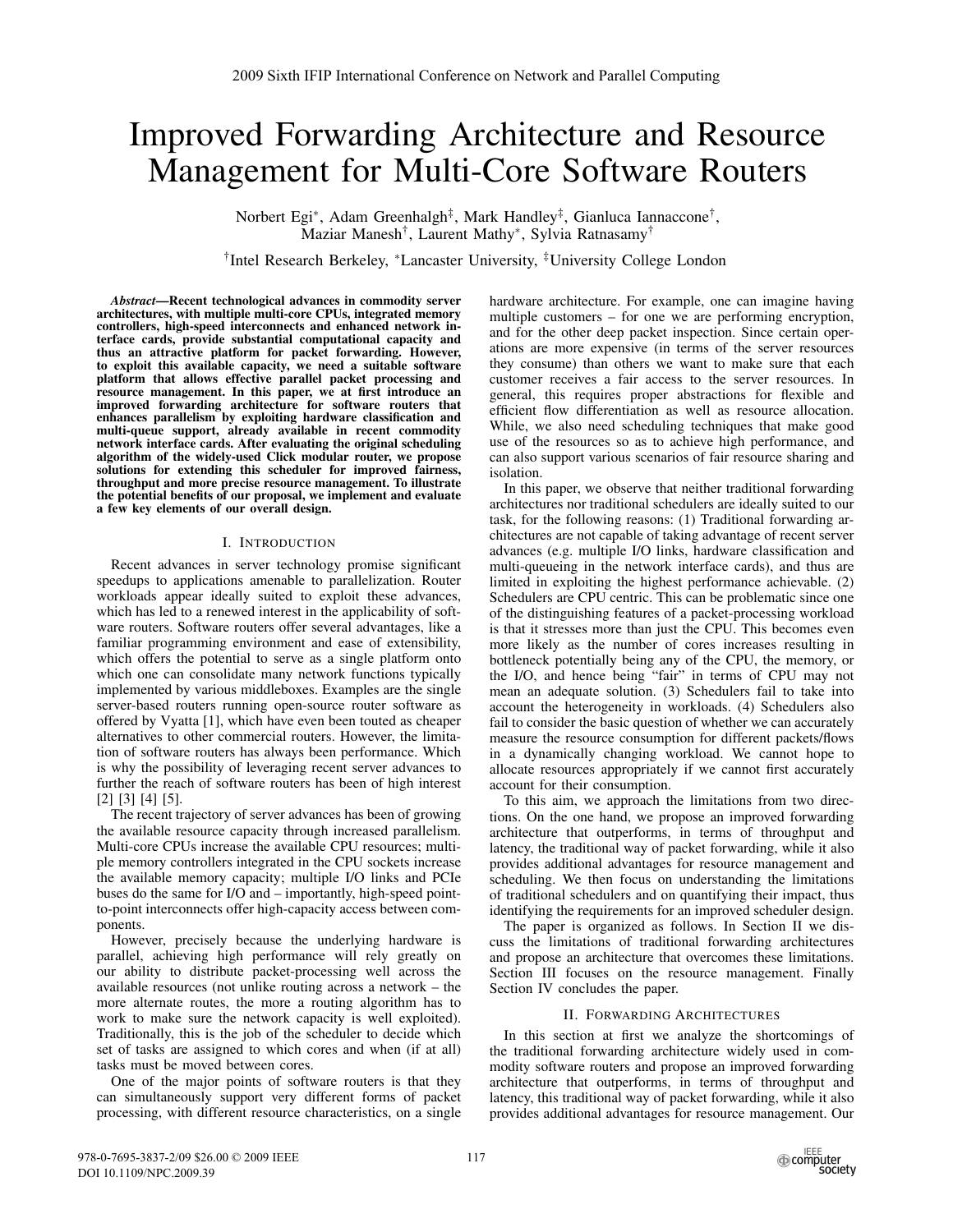

Fig. 1. *Server architectures based on point-to-point inter-socket links and integrated memory controllers.*

proposed architecture builds on the observation that recently released network interface cards (NICs) [6] provide multiple receive and transmit queues to support server virtualization, but these multi-queue NICs can also be used to achieve better parallelism and hence improve resource management and scheduling in the forwarding engine of software routers.

Before going into the details of the forwarding architectures we briefly overview the server architecture and software environment we used to implement our extensions and carry out our measurements.

## *A. Server Architecture*

The hardware environment we use for our study is an early prototype of the dual-socket 2.8GHz Intel Nehalem<sup>TM</sup>server [7], since it implements the most recent advances in server architecture. Figure 1 illustrates the high-level architecture of our server. Multiple processing  $cores<sup>1</sup>$  are arranged in "sockets"; our server has two sockets with four cores per socket. All cores in a socket share the same 8MB L3 cache, while every core also has on its own a 256KB L2 and a 64KB L1 cache. A memory controller is integrated within each socket and connects to a portion of the overall memory space via a memory bus. The use of multiple sockets with integrated memory controllers means that memory accesses are nonuniform (NUMA). Dedicated high-speed point-to-point links serve to connect the two sockets directly, as well as to connect each socket to the I/O hub. Finally, the I/O hub connects to the NICs via a set of PCIe buses. Our server has 2 PCIe1.1 x8 slots which we populate with 2 NICs, each holding two 10Gbps ports [6]. These network cards can provide us upto 32 transmit (Tx) and 64 receive (Rx) queues, while they support both the Receive Side Scaling (RSS) [8] as well as the Virtual Machine Device queue (VMDq) [9] mechanisms for distributing the arriving packets into the desired Rx queues.

These servers represent the next-generation replacement for the widely deployed Xeon servers, *i.e.*, these servers conform to the informal notion of a "commodity" server.

Our server runs Linux 2.6.24.7 with the Click Modular Router [10] in polling mode—*i.e.*, the CPUs poll for incoming packets rather than being interrupted. We use Click to perform the packet forwarding and processing functions of our router as it has been shown to offer a good tradeoff between ease of programming and performance.

Click is a modular software architecture that offers a flexible approach for implementing software routers on Linux and FreeBSD. We use Click only in the Linux kernel-mode due to the need for the best performance we can get from our



Fig. 2. *Experimental configuration.*

architecture. From a high-level perspective the Click implementation consists of packet processing elements and packet queues, connected in a data-flow like configuration. Elements include the code for performing a packet processing function. A number of elements that can be connected in any structure and order needed. Typically, a configuration will have a set of input, forwarding, and output elements, each separated by packet queues.

In addition, Click supports multi-threading inside the Linux kernel [11], that is, different elements in the same configuration can be scheduled on separate cores, providing an excellent platform for developing and experimenting with our forwarding and resource management methods. To further justify our choice of Click over native Linux we refer to the results reported in [12] that show how limited the standard Linux kernel is, as far as its ability of effectively parallelizing the packet forwarding process, and then of exploiting the overall capacity of multi-core systems.

Figure 2 illustrates the topology of our experimental configuration. In our experiments we used two servers, one acted as traffic generator while the other as the actual router. With regard to the generated traffic, we use a synthetic workload of min-sized (64B) packets as it stresses the system the most.

For performance measurements we instrument our server with a proprietary performance tool similar to Intel VTune [13] and somewhat to Oprofile [14].

#### *B. Traditional Forwarding Architecture*

Figure 3 illustrates the packet forwarding configuration used in traditional software routers with single-queued NICs [15]. In this configuration a separate input process  $(1N_x)$  and output process  $(OUT_x)$  is needed to move the packets between the Rx and Tx rings and the packet processing part (*PPx*) of the software. Besides polling the packets in, the input process also classifies the packets and determines to which flows the packets belong to, and places them into the appropriate downstream queue where the packet waits to be processed by the packet processing and forwarding function(s).

After a packet gets scheduled to be processed by the next "stage" (i.e. *PPx*), which in the simplest case includes manipulating the TTL and checksum field of the IP header and modifying the link-level header, it gets enqueued into the second down-stream queue where it again waits until all the packets in front of it are removed by the output process, and the output process gets scheduled to dequeue the given packet and move it to the output queue of the card.

The disadvantages of this configuration can easily be spotted: (1) to forward a packet it needs to be processed by three separate software sections, thus it waits three times to be scheduled, resulting in high latency; (2) besides high latency, the throughput is also going to be unavoidably below what might be achieved by the given hardware architecture: on the one hand, because scheduling and context-switching of the

<sup>&</sup>lt;sup>1</sup>We use the terms "CPU," "core" and "processor" interchangeably.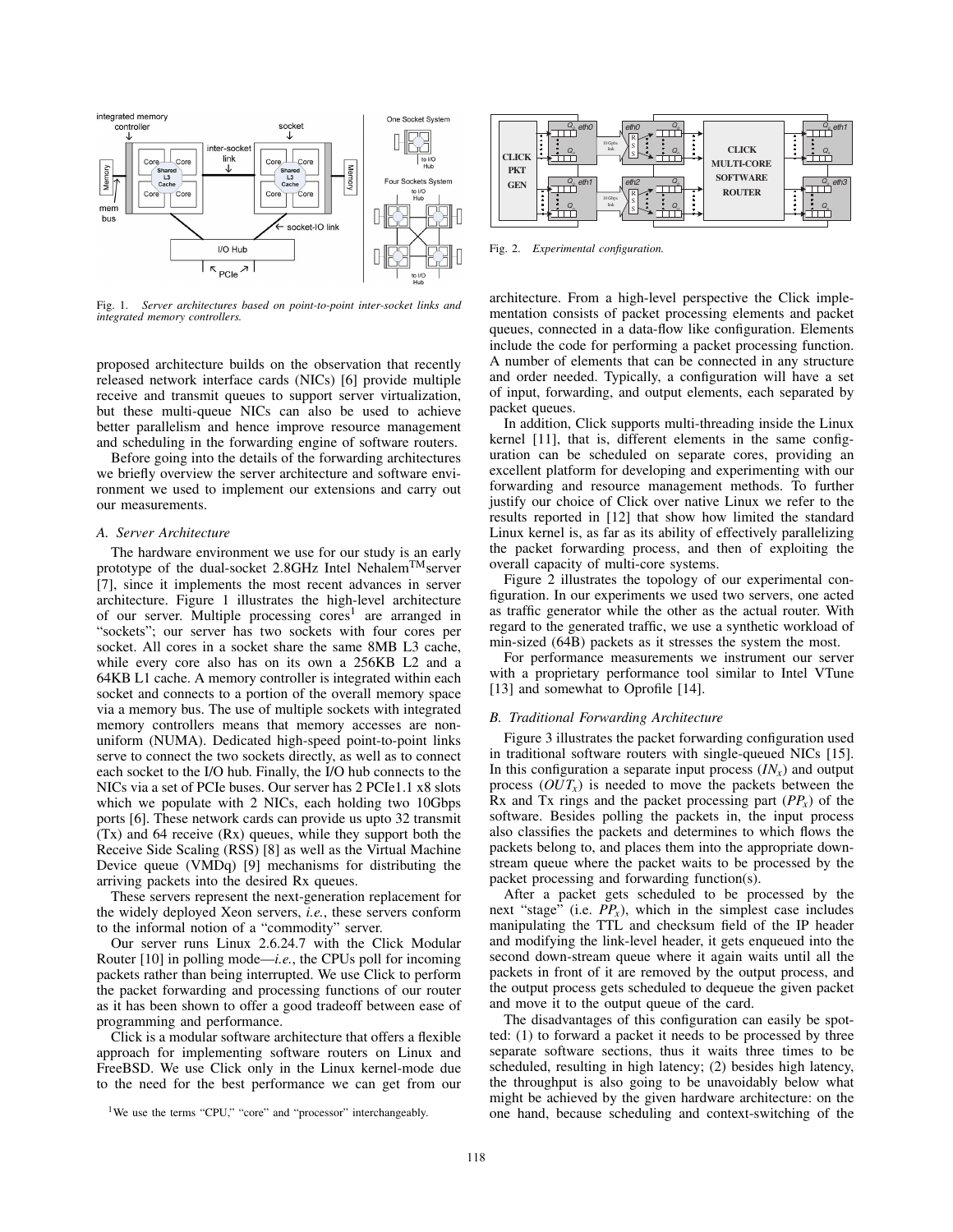

Fig. 3. *Traditional software routers' forwarding architecture*

three different processes (input, packet processing/forwarding, and output) are introducing extra cycles needed to forward a packet, while on the other hand for load-balancing purposes the three different processes handling a packet might be executed on different cores, and as a consequence the packets have to "switch cores" either via the shared last level cache (L3 in our architecture) or even worse, via the main memory; (3) in the case of flow-based resource management, as classification of the packets only happens after a packet has gone through the expensive input operations, and the input process has no control over which flow's packet to poll in next, it is practically impossible to guarantee a flow-based service, while the configuration is also exposed to DoS attacks; (4) resources need to be allocated very carefully to the schedulable processes, in order to avoid under-utilization by allocating resources in an unbalanced way to the processes, resulting in unnecessarily high packet loss. For example, allocating too many resources to the input processes results in a high number of packets which pile up and eventually are dropped from the queues down-stream of the input processes; (5) last but not least, contention over the input and output ports occurs when separate cores want to access the same port at the same time.

#### *C. Proposed Forwarding Architecture*

A packet-processing workload involves moving lots of packets from input to output ports besides also undertaking different packet processing functions required. The question is how should we distribute this workload among the available cores to make optimum use of our multi-core architecture. With this aim, the three main objectives of our proposed architecture are basically: (1) to entirely bind all the operations needed to forward a packet to a single CPU core; (2) to achieve better parallelism in the execution; (3) and to create a configuration that allows us to more accurately measure the cost of forwarding and thus to more easily and accurately distribute the computational load among all the resources in the system. We discuss the first two objectives in more detail in this section, while the third one in Section III.

We propose two broad changes to face the previously described challenges and to overcome the drawbacks of traditional forwarding architectures. First, we extend the Click architecture to leverage the multiple hardware queues available on modern NICs. For this we developed a lock-free device driver for 10Gbps multi-queue NICs and extended the Click modular router with multi-queue support both on the input (PollDevice) and output (ToDevice) side. Our multi-queued Click extension allows us to bind our extended polling and sending elements to a particular HW queue (as opposed to a particular port). As shown in [16], the use of multiple Rx and Tx queues and how the forwarding paths are distributed



Fig. 4. *Proposed software router forwarding architecture*

across the cores is key to improve both the throughput as well as the latency of our software router, while it also helps to perform more accurate resource management, as it will be demonstrated in the remainder of the paper. The second change is that we extended the ToDevice element so that it can receive packets from an up-stream Click element without the need of an internal packet queue in the forwarding configuration and without the need of scheduling it separately, further simplifying the complexity of the forwarding architecture as well as the scheduling computations (i.e. we extended the ToDevice element with a *push* input and took care that the batching of packets still works in the extended version too).

Figure 4 shows our proposed forwarding architecture we created by using our extended Click elements. In this configuration we have *k* input and *k* output queues, where *k* represents the number of CPU cores in the system (4 in the example in Figure 4), or in a flow-based scenario *k* might represent the number of separate packet flows the router provides service for. When packets arrive on a network card, some of their Ethernet and/or IP header fields are looked up and a hash function decides into which queue they are placed. In the most widely-used case (i.e. Receive Side Scaling, RSS [8]), the packets are distributed in the available input queues based on a hash function, which function also ensures that packets belonging to the same flow end up in the same input queue, thus avoiding packet reordering within a flow. In addition, packets can also be placed in the queues based on specific values of some header fields, thus providing a flow-based separation of the packets and supporting distinguished (QoS) packet processing (e.g. by using VMDq the packets can be classified by their destination MAC address).

To forward a packet at the front of a given input queue the multi-queue PollDevice element (i.e. the *IN* element in Figure 4) needs to be scheduled at first. As a consequence, this input element polls the packet in from the queue and pushes it down for processing to the subsequent packet processing elements (represented by the  $PP_x$  rectangle in Figure 4). After the packet has been processed by these elements, it gets finally pushed to our modified multi-queue ToDevice element, which moves the packet to the associated HW queue's Tx ring, from where the packet is DMAed directly to this hardware queue on the NIC without the interaction of the CPU, before finally transmitted out on the wire. In this configuration we need to only schedule every packet once (via the *IN* element) and after that the packets are forwarded in one step regardless of which output port they are routed to (the arrows among the *IN*, *PP*, and *OUT* elements represent simple function calls). This has a number of advantages that we discuss in parallel with the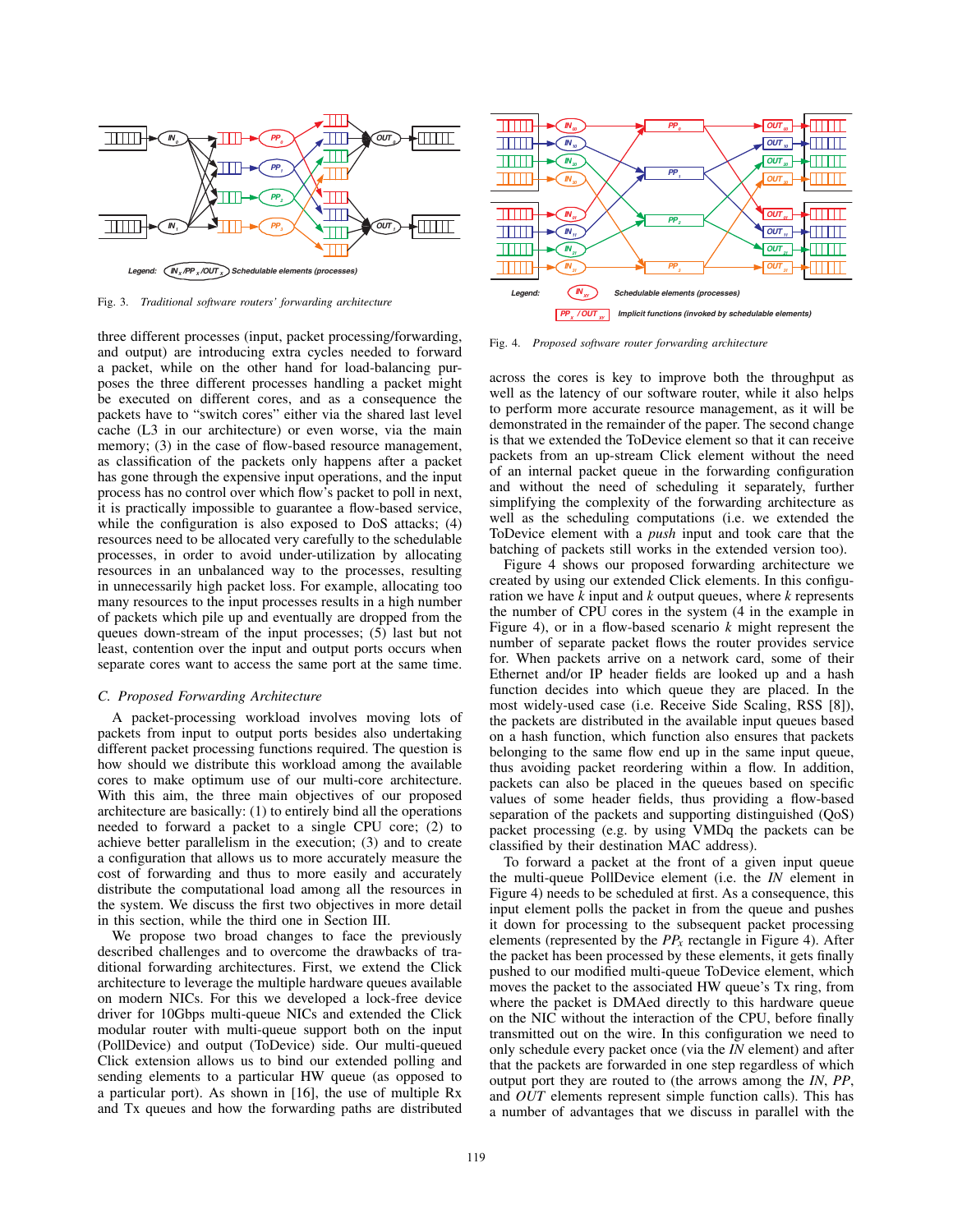

Fig. 5. *2-phase VS 1-phase forwarding mechanism*

evaluation of the architecture in Section II-D.

#### *D. Evaluation*

In order to illustrate the importance and advantages of our forwarding architecture, we created some simple experiments shown in Figures 5, 6, and 7. In all of these experiments we performed only minimal forwarding, that is, traffic arriving at port *i* is directly forwarded to a pre-determined port *j* – there is no routing-table lookup nor any other form of packet processing. This minimal forwarding configuration is important, because it only uses the minimal subset of operations that *any* packet-processing application incurs, and because there is no additional processing, the difference in forwarding rates of the different experiments clearly represent the impact of the changes we have applied to the forwarding paths. (Note, that we have labeled every element in Figure 5, 6, and 7 with the identity of the core processing that element.)

In [16], we have demostrated how the input and output processing parts of the forwarding paths should be allocated to cores, and how hardware multi-queueing should be exploited for improved performance and parallelism. For completeness, we summarize and expand on these principles here. We showed that significant performance loss occurs when multiple CPU cores are involved in the forwarding of the packets (e.g. one core is performing the input processing, while the other the output processing), compared to when a single core is doing all the work to forward and process a packet. This performance drop is extremely significant (∼67%) when the different cores are residing on different sockets and are not sharing any CPU caches, causing a memory access everytime the packet is moved from one core to the other. The performance drop is somewhat mitigated (∼33%) when the cores are sharing the same CPU cache, as accessing the cache is much faster than going to the memory. Thus, to achieve high forwarding performance, it is critical to make sure packets stay on the same core all the time while inside the router.

With the experiments in Figure 5 we demonstrate the performance gain that comes from using our 1-phase forwarding mechanism (experiment *B*) as opposed to the traditional 2phase mechanism (experiment *A*). There are two factors that contribute to the increased performance. On the one hand, we have to schedule every packet only once instead of twice, while on the other, packets do not have to be enqueued into and then dequeued from an internal software queue. Both of these factors also contribute to a lower latency, which unfortunately we are not able to measure accurately due to the lack of an



Fig. 6. *Advantage of multiple transmit (Tx) queues*



Fig. 7. *Advantage of multiple receive (Rx) queues*

accurate latency measuring device.<sup>2</sup>

The experiment in Figure 5 showed the performance improvement gained by enforcing packets to stay on the same core and by using the proposed 1-phase forwarding mechanism. However, this configuration seem unrealistic in the sense that every forwarding path has only one output port where its packets can leave the router. To overcome this, we have to make sure that every core has parallel access to every output port, which can simply be achieved by using multiple output queues on every port. More precisely, we have to allocate *k* queues on every output port, where *k* represents the number of cores in the system. The *k* queues are needed to avoid contention among different cores accessing the same output port, and to make sure that whichever core has polled a packet in is able to push it out without the need of an internal queue and a second scheduling phase. In Figure 6 we show how important it is to have multiple output queues in order to avoid contention and to be able to keep the packets on the same core for all the time. As the bar-graph shows, the performance improvement is well above 100%.

As just illustrated, having multiple output queues helps to keep packets on the same core and to avoid output port contention, but the input ports are still unshared, which can lead to load-balancing problems. For example, some cores might be under-utilized while others might be overloaded due to unbalanced arrival traffic. In addition, if we have more cores

 $2$ With Click we were able to measure the average time a packet spends in the internal queue under high load, which is approx. 8600 cycles (3 μsec), but we could not measure the latency gain of reducing the scheduling iterations from two to one per packet. Measuring latency is subject of future work.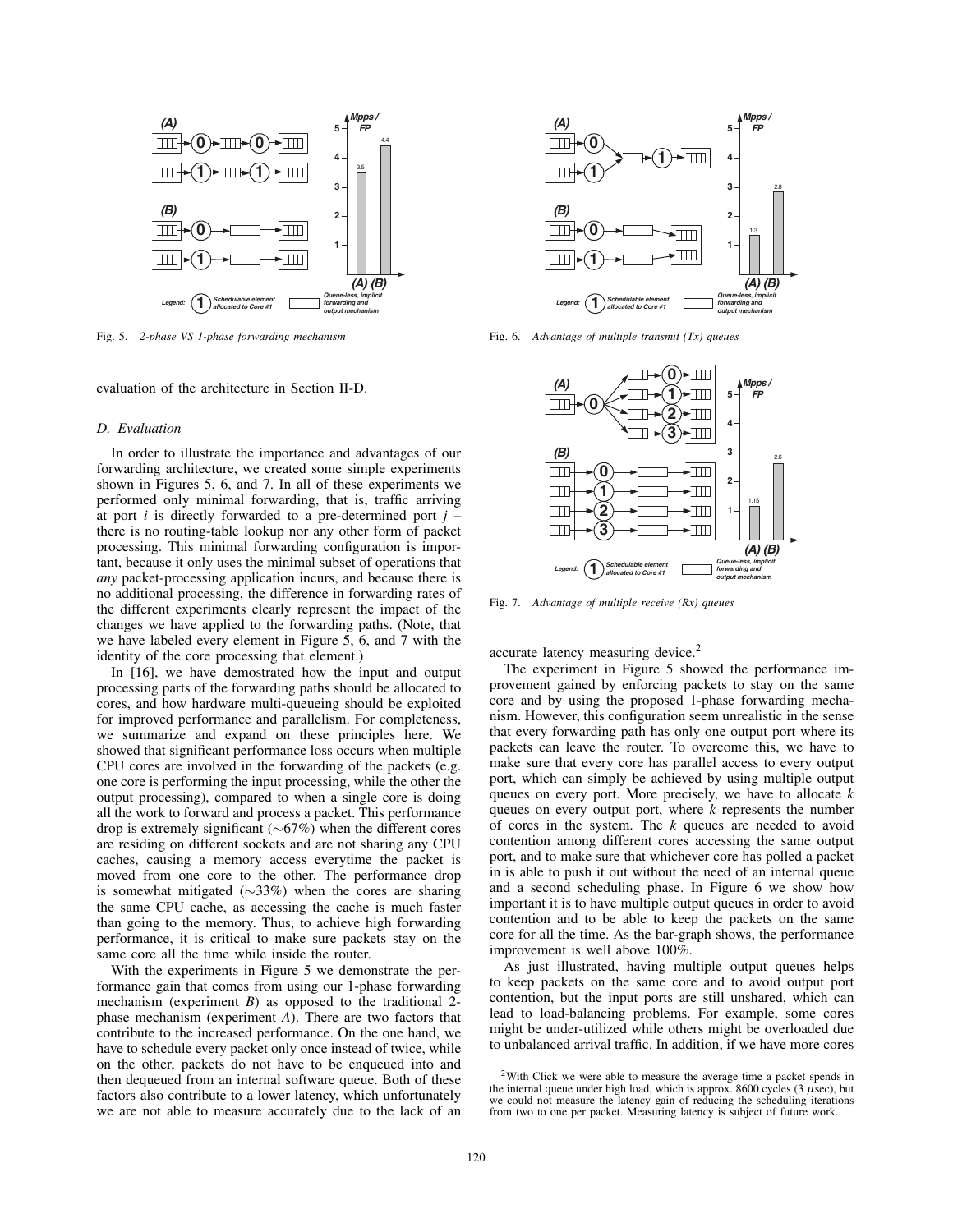than ports the packet processing has to be pipelined to exploit all the available cores, like in Figure 7(*A*), which can result in core switching and a difficult resource allocation problem. To overcome these problems, we also need multiple input queues. By allocating *k* queues on every input port we can make sure that every core has parallel access to every input port and thus it significantly simplifies the resource management. Figure 7 demostrates how important multiple input queues are for highperformance packet forwarding.

## III. RESOURCE MANAGEMENT

In the previous section we showed the throughput and latency gains one can achieve with our proposed forwarding architecture. In this section we are going to discuss the other advantages the architecture has to offer from the perspective of resource management.

The objective of proper resource management in software routers is to provide flexible and efficient flow differentiation, resource allocation, and scheduling in order to ensure fair resource sharing, isolation, as well as high performance. In Section II-D, we demonstrated that we can achieve efficient flow differentiation by using hardware classification and multiqueueing available in current NICs. In this section we show how the current Click scheduler and resource allocator might be improved by providing a more predictable system behavior, a guaranteed service (i.e. a guaranteed packet rate and/or bandwidth), higher per-flow and overall throughput and better fairness amongst the forwarding paths competing for the same resources.

## *A. Resource management in Click*

In Click the base unit of scheduling are the *Task*s. A *Task* is considered to be a chain of elements, which practically compose a part of a forwarding path (FP), that are traversed by a packet within a single scheduling step and it starts with an explicitly schedulable element. These explicitly schedulable elements have a so called *run task* function that is called upon scheduling, after which the element executes its packet processing function(s) and hands the packet over to the next element downstream in the router configuration. Thus, these other elements are scheduled implicitly, by calling either their *push* or *pull* functions (i.e. they do not have any *run task* function). A packet is processed and handed over to the next element until it either ends up in a Click queue inside the configuration or in one of the output ports' (or output queues') Tx ring. In these cases the CPU is released and another element within the same thread, with a *run task* function, at the front of a *Task*, is scheduled. These schedulable elements are responsible for either the input (e.g. PollDevice, FromDevice) or output processing (e.g. ToDevice) or for unqueueing the packets from an internal Click queue (e.g. Unqueue, RatedUnqueue, etc.). Note, that in our proposed forwarding architecture the PollDevice element (i.e. *INXY* in Figure 4) is the only schedulable element.

The CPU scheduler currently implemented in Click is based on the Proportional-Share (PS) Stride scheduling algorithm [17]. The implemented scheduler holds the following, mainly positive, characteristics that also apply to most PS schedulers in general:

• Each task reserves a given amount a resources (represented in *Ticket*s in the Stride scheduling algorithm as well as in Click) and it is guaranteed to receive at least this amount of resources when it is not idle. In general PS schedulers, resources reserved for a *Task* ususally mean

a given number of CPU cycles-per-second. In current Click the reserved resources mean the number of cycles it takes to execute a *Task*. Hence, because in Click the *Task*s are non-preemptive they can hold the CPU, and thus put load on the other resources (e.g. memory and I/O), as long as they need, regardless of how long it takes to execute them. As a consequence, *Task*s in Click with the same amount of tickets are scheduled equally often, but because of their different resource needs they consume different amounts of the different resources. This way of scheduling results in an unfair resource usage, for which we propose a solution below.

- An idle *Task* cannot "save tickets" to use it when it becomes active.
- For work-conserving purposes, tickets unused by idle *Task*s are distributed among the active *Task*s within the same thread. These active *Task*s are not charged for these extra resources.
- To do a context-switch between *Task*s is an expensive operation, therefore it is recommended to avoid scheduling an idle *Task* if possible. To this aim, Click implements an *adjust ticket* mechanism, that dynamically changes the actual ticket value of a *Task* between 1 and its allocated ticket value (1024 by default) in correlation with the number of packets processed recently by the *Task* in question.

As far as resource allocation is concerned, Click currently provides two mechanisms for that. On the one hand, it lets the user to statically define which *Task* should be run within which kernel thread. This method is useful for experimentation, but it is very limited when it comes to dynamic resource management in real forwarding scenarios. On the other hand, Click also provides a method where the recent CPU usage of every *Task* is measured, and based on this measurement the *Task*s (if needed) are redistibuted among the available threads for load-balancing purposes.

Although this latter method provides more sophisticated resource management than the static method, it still lacks a number of significant features, such as, it does not take into account the cache hierarchy, it only measures the recent cycle usage of the *Task*s also including in the measurements the cycles used when the *Task* was practically idle and consumed only a few cycles, while it does not maintain any statistics about the real cost of forwarding a packet by any given *Task*. In addition, it does not use any other metric, besides CPU cycles, to describe a *Task*.

# *B. Scheduling based on different resources*

In previous work [2], [3], [5], we have shown that in multi-core architectures the bottleneck of packet processing can as easily be at the memory or I/O as at the CPUs and hence resource allocation needs to be able to handle the case where any of these is the scarce resource and not the CPU. Therefore, we find it necessary to not only measure the CPU cycles used by the *Task*s, but also other metrics describing the utilization of resources, like memory and I/O bandwidth, cache miss rates at any level of the cache hierarchy, instructionsper-second, etc. and then use these metrics for resource allocation and scheduling calculations. To this end, we use performance monitoring counters to determine the utilization of the resources. These hardware counters are commonplace on modern processors, they are very low overhead counters and were originally introduced for profiling and performance analysis and are therefore suitable for our purposes, that is, to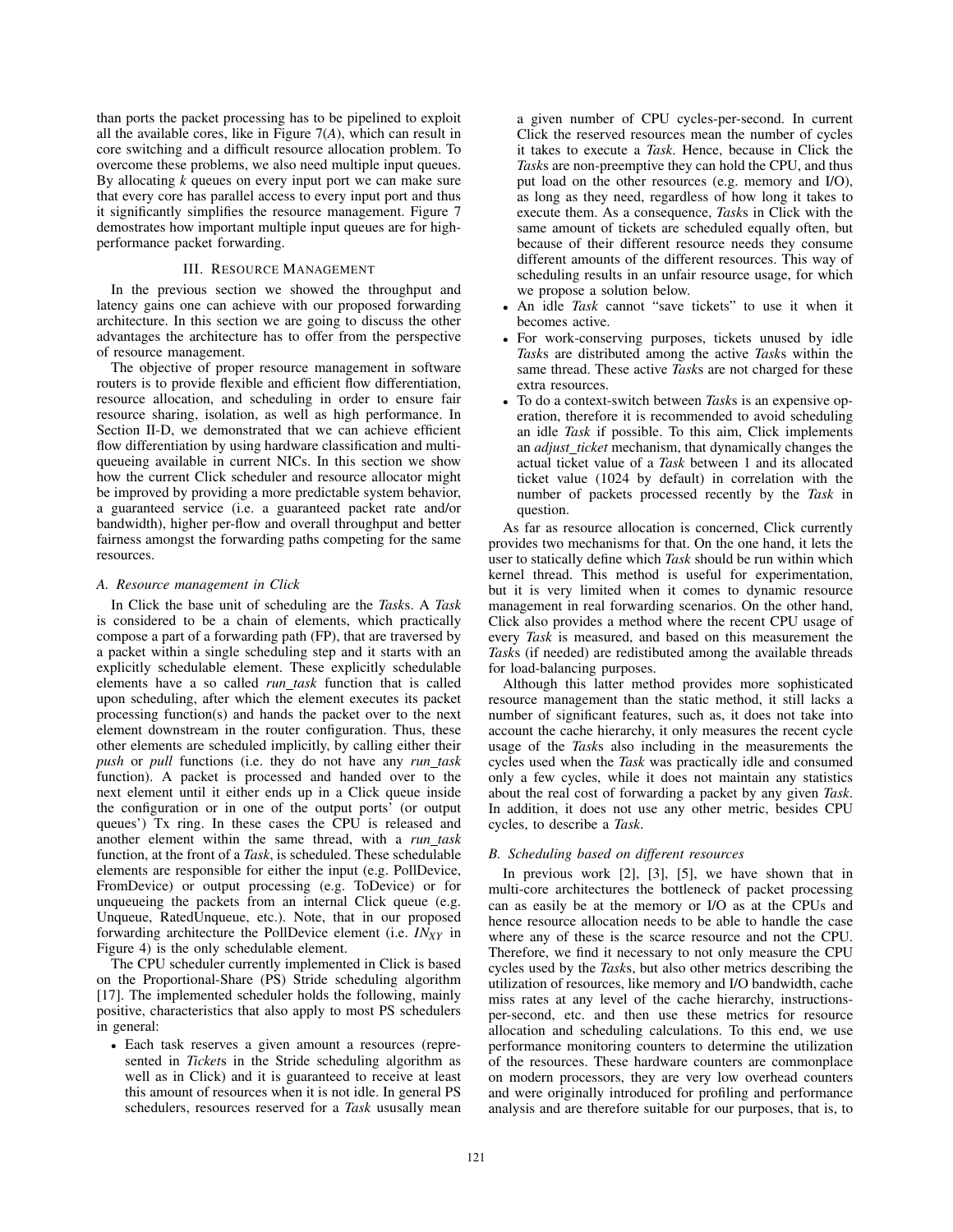

Fig. 8. *Resource usage with the current Click scheduler*



Fig. 9. *Resource usage with fair CPU scheduling*

measure the cost of forwarding a packet on multiple resources. In our hardware architecure, every Hyper-Thread (there are two Hyper-Threads per core when Symmetric Multi-Threading is enabled) possesses 3 fixed and 4 customizable counters, but there are over 500 events these counters can measure, using time-division multiplexing.

One additional great advantage of our proposed forwarding architecture is, that it makes it possible to measure the resource utilization of packet forwarding very accurately and cost effectively. This comes from the fact that every packet is forwarded from the input to the output port in one "go" and on a single core, that is, we have to read and store the values of the counters only once per packet and only on a single CPU. To get the correct resource utilizations we recommend to reset the counters just before a *Task* gets scheduled and read them just after the *Task* finishes running.

To demonstrate the resource usage of different scheduling principles (i.e. default Click, fair CPU, and fair memory scheduling)  $3$ , we at first measured the resource utilization of different workloads. In the second step, we calculated the resource usage of the demonstrated scheduling principles based on the previously measured resource utilizations. The workloads we use for evaluations in the remainder of this section are the followings:

(1) Minimal forwarding (FWD): This is the same application that we used in Section II-D, that is, traffic arriving at port *i* is directly forwarded to a pre-determined port  $j$  – there is no routing-table lookup nor any other form of packet processing. (2) IP routing (RTR): We implement full IP routing including checksum calculations, updating headers and performing a longest-prefix-match lookup of the destination address in an IP routing table. For this latter, we use Click's implementation of the popular D-lookup algorithm [18] and, in keeping with recent reports, a routing table size of 256K entries. For synthetic input traffic, we generate packets with random destination addresses so as to stress cache locality for IP



Fig. 10. *Resource usage with fair memory scheduling*

# lookup operations.

(3) IPsec packet encryption (IPsec): Every packet is encrypted using AES-128 encryption, as is typical in VPNs. (4) CRC calculation (CRC): 32 bit CRC is calculated over the whole packet and appended to the end of it.

Our selection represents commonly-deployed packetprocessing applications that are fairly diverse in their computational needs. For example, minimal forwarding stresses memory and I/O; IP routing additionally references large data structures; encryption is CPU-intensive; while CRC is memory-intensive.

Figure 8 shows the achieved packet rates and resource utilization with 64B packets of three different forwarding paths/workloads (FWD, RTR, and IPsec) co-scheduled on the same CPU by the default Click scheduler. As this default scheduler does not take into account any cost parameters the FPs are considered to be equal and are scheduled equally often, thus resulting in the same throughput. However, as every FP uses different amounts of resources their individual resource consumption are significantly unbalanced and unfair. To overcome this fairness issue, Figures 9 and 10 show the packet rates and resource consumptions in the case of a fair CPU and a fair memory scheduler, respectively. As the graphs show, the packet rate of the cheaper workloads (i.e. FWD and RTR) increases while for IPsec it decreases accordingly to their CPU and memory needs.

As one might notice, all the resources except the one the scheduling is based on are unbalanced. Although, it is possible to devise a scheduling algorithm that equally balances the load over multiple resources, we find it unnecessary. The main reason for this is, that in a real-time scenario there will be always one resource at a given time that is mainly responsible for the contention. Although, this resource might change over time due to the change of the arriving traffic to the FPs, it is simpler and more efficient to equip the scheduler with the ability to schedule the *Task*s based on different resources, but base the scheduling on only one at a time, instead of all of them, including the ones below their saturation point. That is, in an overload scenario if we schedule and fair-share the saturated resource, we ensure that the *saturated* resource is used equally, which might result in unequal usage of the other resources, but as they are still below their saturation point, this unequal resource usage will not cause any performance drop for any of the FPs.

#### *C. Granularity and Frequency*

In Figures 9 and 10 we showed the effect of scheduling the *Task*s based either on their CPU cycle or memory bandwidth consumption. The question "how this might be implemented?" comes naturally. One part is, what we have already described previously, to measure the resource consumption of every *Task*,

<sup>&</sup>lt;sup>3</sup>Scheduling based on other metrics might be used as well, but due to lack of space we only focus on these now.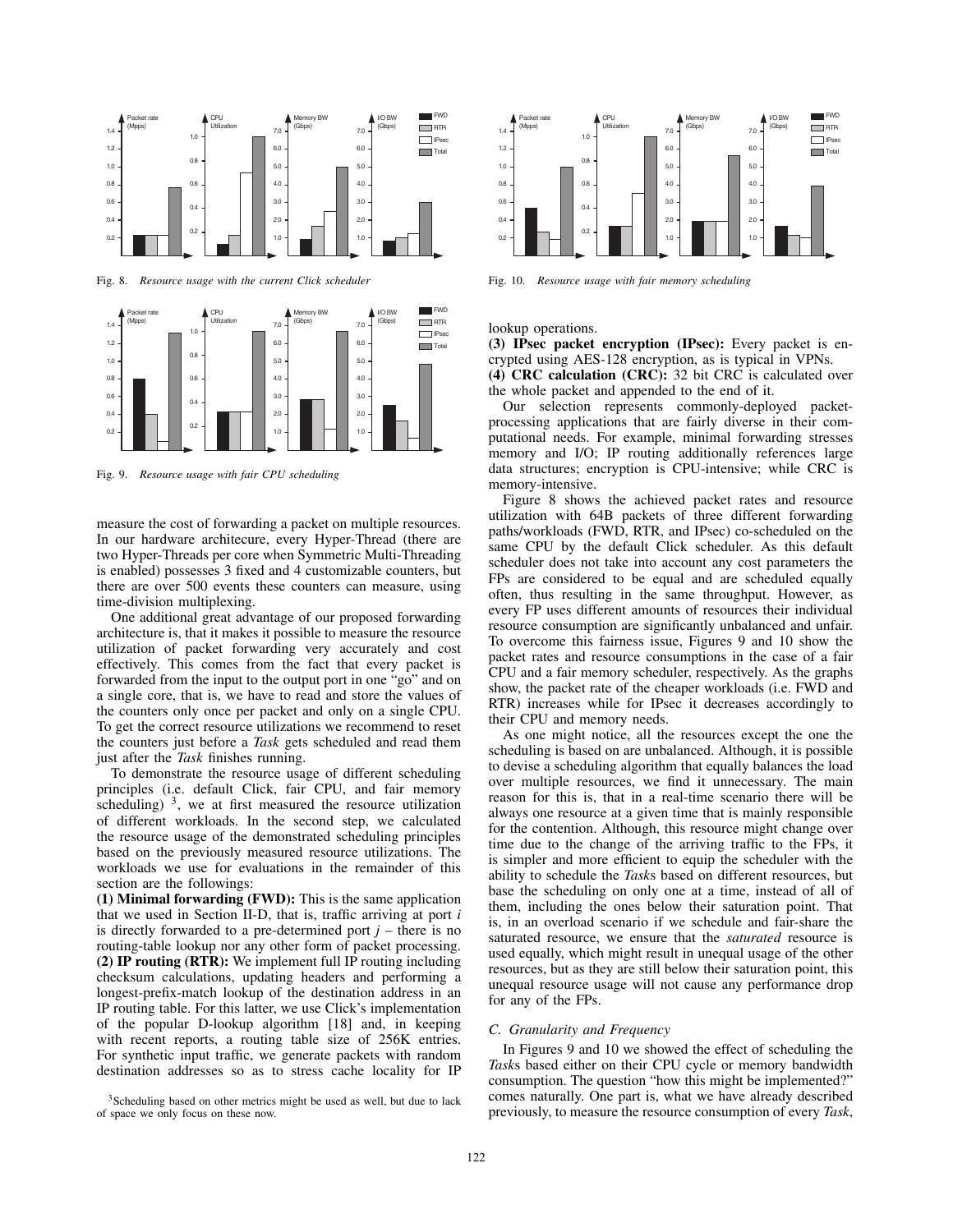

Fig. 11. *The advantage of batch processing in software*

while the other is to set when the packets should be scheduled. Scheduling a packet happens via the *Task* that is allocated to the hardware input queue the packet resides in. For this latter part we have two tools available, one is the *Ticket* value of the *Task*s while the other is the *BURST* value of the schedulable elements standing at the front of the *Task*s (i.e. PollDevice, or *IN<sub>XY</sub>* in Figure 4). In the current implementation both of these parameters are static (i.e. *Ticket*=1024, *BURST*=8), but with some simple extensions it is possible to set them dynamically by the scheduler. The *Ticket* value is the parameter that directly represents how often a *Task* should be scheduled relative to the others. The higher this value is the more often the *Task* is going to be scheduled (in a linear proportion). The *BURST* value is the parameter for batching. That is, when a schedulable element is scheduled it processes as many packets as there are available upto the value of the *BURST* parameter. The advantage of batching is well-know, it reduces the overhead of context-switching, and thus improves the performance.

To demonstrate how significant batching is in Click we ran experiments with minimal forwarding workload and 64B packets with different batching values. Figure 11 shows the performance gain as the function of the increasing batching value. Besides demostrating the performance gain, this set of experiments also helps us to determine the exact cost of context-switches. Using linear-regression we found that it takes approx. 6100 cycles to perform a context switch in Click on our machines, which includes recalculating the virtual time when the currently finished *Task* should be run again, putting the *Task* in the right place of the working queue and fetch the next *Task* from this working queue and run it. The cost of the context-switch is important to know for accurate resource management, as this value has to be included in the cost of forwarding a packet.

However, it is important to note that with batch processing of the packets, we decrease the responsiveness of the system and make the scheduling granularity coarser, which might not be favourable after a certain point. That is, the administrator of the system needs to determine a maximum value, preferably in terms of CPU cycles, for how long a *Task* can keep the resources when it is scheduled, in order to avoid too coarse switching of *Tasks* resulting in poor responsiveness. Let *R* represent this maximum value. To this end, we recommend to determine the highest burst rate for every *Task* and use that burst rate every time the *Task* gets scheduled. The maximum allowed burst value of every *Task* can be determined according to the following equation:

$$
BURST_i = \lfloor \frac{R - C_{CS}}{C_{C_i}} \rfloor;
$$

where *C<sub>CS</sub>* indicates the cost of a context-switch (i.e. 6100 cycles in our case), and *CCi* the CPU cost of *Taski*.



Fig. 12. *Resource utilizations when complying and when not complying with Principle #1*

## *D. Co-scheduling principles*

Today's general purpose operating systems adapt timeslicebased multiprocessor scheduling to be aware of resource contention and take steps to mitigate it. This means that timeslices need to start at the same time on each core, thus such schedulers require synchronization across all the cores.

As described above, the Click *Task*s cannot be preempted, eliminating the possibility of timeslice-based scheduling. This has the advantage of better resource utilization compared to timeslice-based scheduling. Namely, when in the latter case a process terminates earlier than when its timeslice would have finished, the given CPU is going to be idle for the remaining time of the timeslice. In Click's scheduler, the resources are handed back as soon as a *Task* finishes processing the packets. However, because of the lack of synchronized timeslices across all the cores, it is virtually impossible to have a global scheduler that can accurately co-schedule exact *Task*s running on separate cores, which might lead to unpredictable system behaviour as there is no control over what tasks, with what characteristics are going to run at the same time.

To overcome this unpredictability, we propose to coschedule *Task*s with the same or similar characteristics on the same core (*Principle #1*), thus ensuring that the given core is always using approximately the same amount of shared resources (i.e. memory, cache, I/O) regardless which *Task* is running at a given time.

To demostrate the importance of this co-scheduling principle we ran three experiments, each with 4 forwarding paths, 2 IPsec and 2 CRC, distributed on 2 cores, each *Task* (FP) being allocated 50% of the CPU resources, emulating a scenario where the CPU is the bottleneck. Figure 12 illustrates the total memory and I/O utilization for the three experiments (as well as the CPU utilization, but because both cores were running at 100% all the time, this has less relevance). The first bars (called "50/50") are the baseline numbers, in which experiment the two IPsec FPs were sharing a core, and the two CRC FPs were sharing the other. The arriving packet rate for every FP was identical and consisted of only 1024B packets. In the second experiment (called "20/80 Similar") the FP-to-core allocation was the same, but on both cores one of the FPs received only 25% of the other FPs packet rate, resulting in a 20 / 80 resource usage due to the proportionalshare scheduling mechanism. As the results show, the total memory and I/O utilization has not changed, due to the fact that the *Task*s sharing the same core have the same resource usage characteristics. In the third experiment, we allocated one IPsec and one CRC FP to every core and generated 20% of the traffic on both cores to the IPsec FP, while 80% to the CRC. As the results show, because the CRC workload has different characteristics (higher memory and less CPU needs)